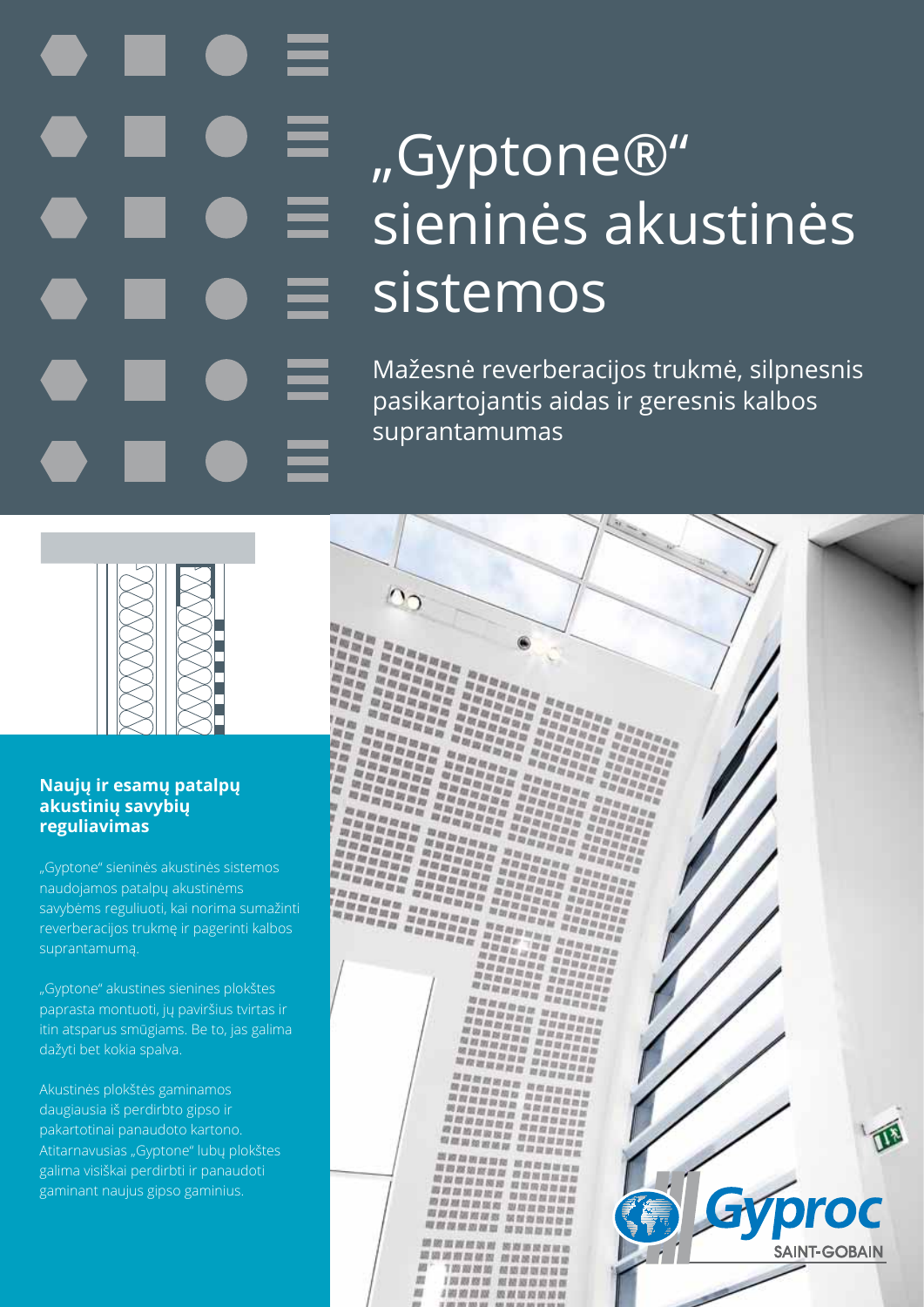### Geresnė akustinė patalpų aplinka

Naudojant garsą sugeriančius sieninius elementus, patalpoje galima pasiekti gerokai didesnį akustinį komfortą be nuolatinio garso bangų atsimušimo nuo viena kitos atžvilgiu statmenų sienų (pasikartojančio aido) ir mažesnę reverberacijos trukmę.

Toliau šioje specifikacijoje apibūdinamos keturios sieninės akustinės sistemos, skirtos esamų patalpų akustikai pagerinti. Taip pat aprašomos "Gyptone" integruotos akustinės sieninės plokštės, kurias galima naudoti naujoms pertvaroms ar išorinėms sienoms, siekiant garso sugerties gebą visiškai integruoti į sienų paviršių.

#### **"Gyptone" sieninių garsą sugeriančių elementų išdėstymo ir matmenų nustatymo gairės**

#### **Norminių dokumentų reikalavimai patalpų akustikai ir rekomendacijos**

Kalbant apie patalpų akustiką, Danijos statybų kodekse BR10 pateikiama nuoroda į SBI 218 specifikaciją, kurioje nurodoma: "Norint pasiekti pageidaujamą garso sugerties pasiskirstymą patalpoje, rekomenduojama bent 10–15 % viso garsą sugeriančio paviršiaus ploto numatyti sienoms arba vertikaliems paviršiams."

#### **Sieninių garsą sugeriančių elementų išdėstymas**

Siekiant išvengti pasikartojančio aido, sieniniai garsą sugeriantys elementai turėtų būti įrengti ant dviejų vienas kito atžvilgiu statmenų sienų paviršiaus, kad sumažėtų patalpoje tiek išilgai, tiek skersai sklindančios garso bangos. Reikiamas sieninių garsą sugeriančių elementų plotas nustatomas atsižvelgiant į reikalaujamą reverberacijos trukmę patalpoje.

Tolesniame pavyzdyje parodytas apytikslis "Gyptone" sieninių garsą sugeriančių elementų išdėstymas ir dydis.



#### Tinkamo "Gyptone" akustinių plokščių **išdėstymo ir poveikio pavyzdys**



#### **Pavyzdinėje patalpoje naudojamos medžiagos ir (arba) konstrukcijos**

- Lubos: "Gyptone Sixto 60" plokštės su E15 tipo kraštais – 200 mm kabamosios
- Sienos: 2 x 13 mm gipso kartono plokštės su mineralinės vatos pagrindu
- Grindys: linoleumas arba vinilas, klijuojamas prie betono
- Langai: dvigubi stiklo paketai su termoizoliacija • Išorinės durys: stiklinės durys su dvigubais
- termoizoliuotais stiklo paketais
- Vidinės durys: medžio masyvo BD 30 durys • Garsą sugeriančios sieninės plokštės: "Gyptone Sixto 60", B tipo kraštas
- Baldai: standartinis klasės apstatymas

### Akustinės savybės

**Vidutinė reverberacijos trukmė pavyzdinėje patalpoje sumažinama padidinus garsą sugeriančių sieninių elementų plotą.**



Sieninių garsą sugeriančių elementų plotas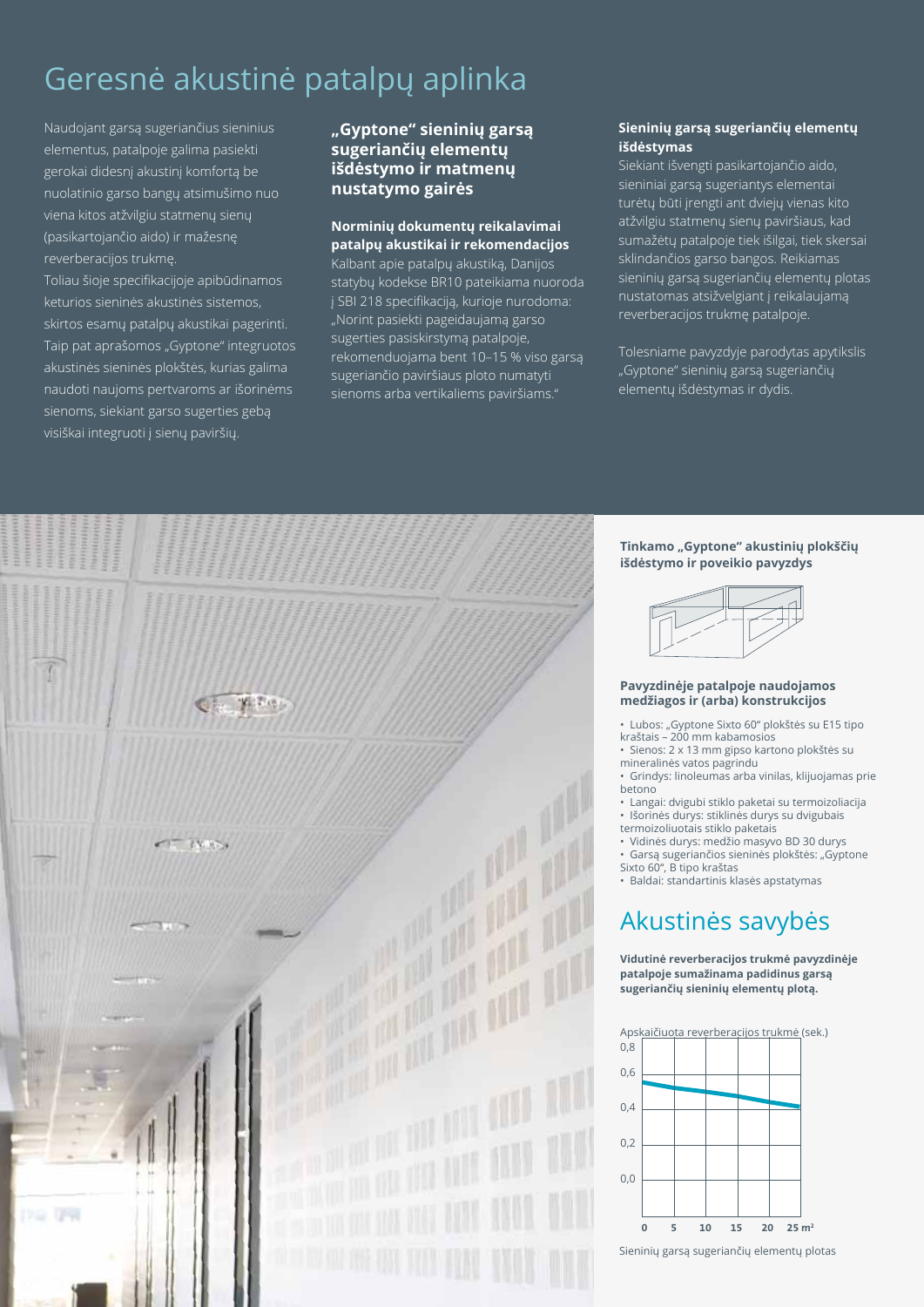

### Sugerties vertės

| Garsa sugeriančios sieninės plokštės<br>"Gyptone" sumontuotos ant 45 mm<br>plieninio pagrindo ir 45 mm storio<br>mineralinės vatos sluoksnio. | 125<br>Hz | 250<br>Hz | 500<br>Hz | 1000<br>Hz | 2000<br><b>Hz</b> | 4000<br>Hz |
|-----------------------------------------------------------------------------------------------------------------------------------------------|-----------|-----------|-----------|------------|-------------------|------------|
| "Gyptone Sixto 60", B tipo kraštas                                                                                                            | 0.35      | 0.65      | 0.85      | 0.85       | 0.75              | 0.75       |
| "Gyptone Line 4", B tipo kraštas                                                                                                              | 0.30      | 0.65      | 0.90      | 0.85       | 0.65              | 0.60       |
| "Gyptone Quattro 20", B tipo kraštas                                                                                                          | 0.25      | 0.65      | 1.00      | 0.95       | 0.65              | 0.65       |
| "Gyptone Quattro 50", B tipo kraštas                                                                                                          | 0.25      | 0.65      | 1.00      | 0.95       | 0.65              | 0.65       |
| "Gyptone Point 11", B tipo kraštas                                                                                                            | 0.30      | 0.65      | 1.00      | 0.85       | 0.60              | 0.55       |
| "Gyptone BIG Sixto 63", B1 kraštas                                                                                                            | 0.40      | 0.60      | 0.70      | 0.70       | 0.60              | 0.60       |
| "Gyptone BIG Sixto 65", B1 kraštas                                                                                                            | 0.35      | 0.65      | 0.75      | 0.75       | 0.65              | 0.70       |
| "Gyptone BIG Line 5", B1 tipo kraštas                                                                                                         | 0.35      | 0.65      | 0.75      | 0.65       | 0.45              | 0.40       |
| "Gyptone BIG Line 6", B1 tipo kraštas                                                                                                         | 0.35      | 0.65      | 0.75      | 0.65       | 0.45              | 0.40       |
| "Gyptone BIG Quattro 41", B1 tipo kraštas                                                                                                     | 0.40      | 0.75      | 0.85      | 0.75       | 0.65              | 0.65       |
| "Gyptone BIG Quattro 42", B1 tipo kraštas                                                                                                     | 0.40      | 0.65      | 0.70      | 0.60       | 0.45              | 0.40       |
| "Gyptone BIG Quattro 43", B1 tipo kraštas                                                                                                     | 0.40      | 0.75      | 0.85      | 0.75       | 0.65              | 0.65       |
| "Gyptone BIG Quattro 46", B1 tipo kraštas                                                                                                     | 0.40      | 0.70      | 0.65      | 0.55       | 0.45              | 0.40       |
| "Gyptone BIG Quattro 47", B1 tipo kraštas                                                                                                     | 0.50      | 0.55      | 0.50      | 0.40       | 0.30              | 0.30       |

Matavimai atitinka standarto ISO 354 reikalavimus. Visi matavimai atlikti standartinėms plokštėms, kurių galinė pusė laminuota naudojant akustinį audinį, o tarp galinės pusės ir sienos yra 45 mm mineralinės vatos sluoksnis.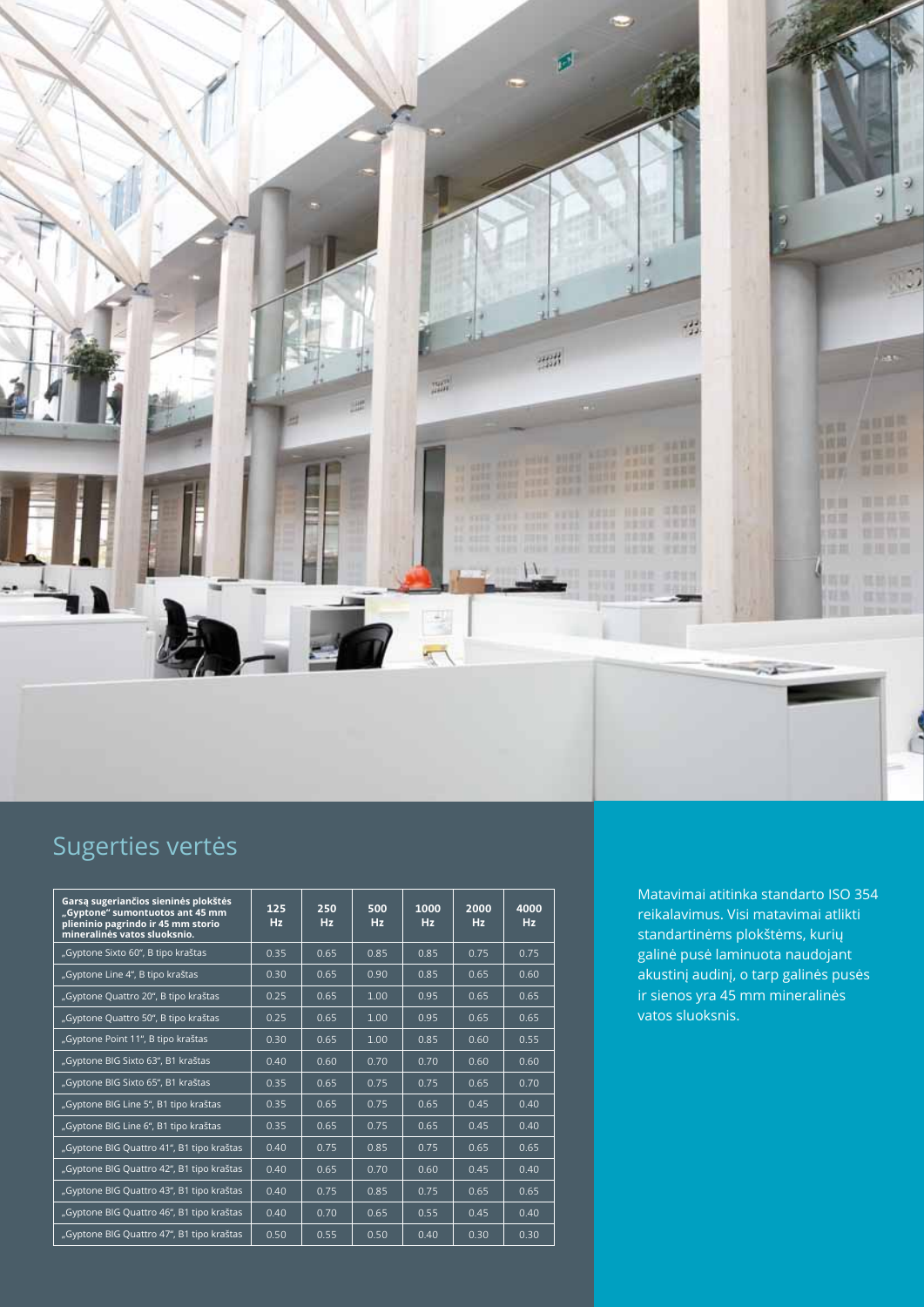### 5\_i gh]bógg]Yb]bógd`c\_ hóg bUi 'cgdYfhj Ufcg

### ; mdhcbY6; ']bhY[fichJU\_igh]bóg]Yb]bó' d`c\_ ho ] h]g]bo g]YbU bi c [f]bX ]\_] i V gi bYa Uhca ca gi 1 b [ h]a ]g

#### fYb[]a Ug'fgHJ]Ua g]f fUfVUŁgUi g ^ \_`c']b] a Y]ghfUa gŁ

- Hlb\_Ua U'q]Ybcg\_cbghfi \_WU'dUfYb\_Ua U' Ung] j Y [ ]Ubh V h]bi g df]Y [ U]gf]bógž Ud j ]Yh]a cž[ Ufgc ]nc ]UVVcg ]f g]Ybcg Ui \_ é]c fY]\_U`Uj ]a i g fl f" ; md f c W' j UXcj ál"DUg]f]b\_HJ'g]YbU'dUgHJhca U']f bUi Xc Ua U\_U]d U\_i gh]bóg g]Yb]bóg d`c hóg`dU[f]bXUq"
- Gi Zcfa i c\_]hY 5JI () d`]Yb]b dfcZ] `]f df|h |fh|b |h| '^'df|Y'q|Ybcq"5hqhi a UqitUfd j Uf h h fóh V h bY X X Y q b q U d s\$ a a "
- Gi Zcfa i c\_]hY [f \cf]ncbHJ [U] df]hj [fh]b\_]hY 5JN() dfcZj žHJfd j Uf h ] `U]\_mXUa ] bY X]XYgb \_U]d '\$\$ a a Uhghi a á"5hghi a Ug HUfd \cf]ncbHJ] 5JN() dfcZ]] ''\$\$ a a "
- HUfd d`]Yb]b] dfcZ]`] 'HYfd\_]HY() a a ghcf]c a ]bYfU]bógj Uhcggi c\_gb "
- JYfh\_U`]U]df]hj ]fh]b\_]hY ; ndhcbY6; hU]dž \_UX Ifi a d]Y']'d`c\_ é] \_fU HJJV h gi 1 b[h]gi \cf]ncbHJ]ca ]g 5J N () dfcZ]] XU']a ]g"
- . Dflhilfhib lhY: mdfcWFcVi ah d`c ho`dflY Ya ]Ui g]cg g]Ybcg XU ]Ygž\_i f]U] [ U ] hY\_h] XXYqblga YWUblblgdci YLlg"
- 8 |X |Ui g|Ug Uhghi a Ug hUfd j Uf h &\$\$ a a ] ]`[U]j]g d`c\_ hóg\_fU h ]f" \$\$ a a \_]hi cgY'd`]Yb]b]i cgY'dfcZj`]i cgY"
- ; mdhcbY6; ]f; mdfcWFcVigh d`c\_ hóa g`h]b\_Ua ] j Uf HJ] E GHF &)

#### 5dXU] cg XUfVU] fKU nhc Ua g ]f fUfVUŁUdXU]`]b]b\_Ua gŁ

J]gca g1 b[h]a gi d]Xnh]bUi Xc\_]hY ; mdfcWDfcA ]l [g] ] [`U]ghá ]f ; mdfcW - dcd]Yf]bYg 1 cghY`Yg"

Jgcgg] `ogžj Uf h \_JUi fma og Jf \_fU HJ]<br>h f]V hj[`UJghca ]hc`ž\_c`dUj Jf Ji g HJdg `m[ig]f`hc`m[ig"

8U ca U[fi bh c Ubh]f dUXYb[]Ubh d`c\_ hō Xj ]Ya 'g`i c\_gb]U]g 'bUi Xc Ua Ug' `m[i ga c\Yf]b]gj c`Y`]g"

D5GH565"DYfZcfich ; mdhcbY [Ua ]b] bY[U]a UXU mh]di f \_JUa U]g]U]g XU U]gž bYg HJ] gi a U ]bU U\_i gh]b dcj YL

#### % @ VcqUfVU [f]bXmg & GYbcg\_cbghfi \_WUždUg|f|b\_HJ] mdfcWjUXcjcJf fYb[JUaUdU[U df]XYXUa Ug'a cbHJj ]a c']bghfi \_WUg "5JI () d`]Yb]b]gdfcZ]`]g "5JN() d`]Yb]b]qdfcZ]`]q billo di alla di alla di alla di alla di alla di alla di alla di alla di all'unione di all'anno di all'unione d<br>Di all'alla di all'alla di all'alla di all'unione di all'unione di all'unione di all'unione di all'unione di a %&ž) a a ; mdfcWFcVigh d'c\_hó : mdhcbY6 : dYfZcfichcq[]dgc

Ufhcbc d'c\_ hóg'gi '6%h|dc \_fU HJ|g



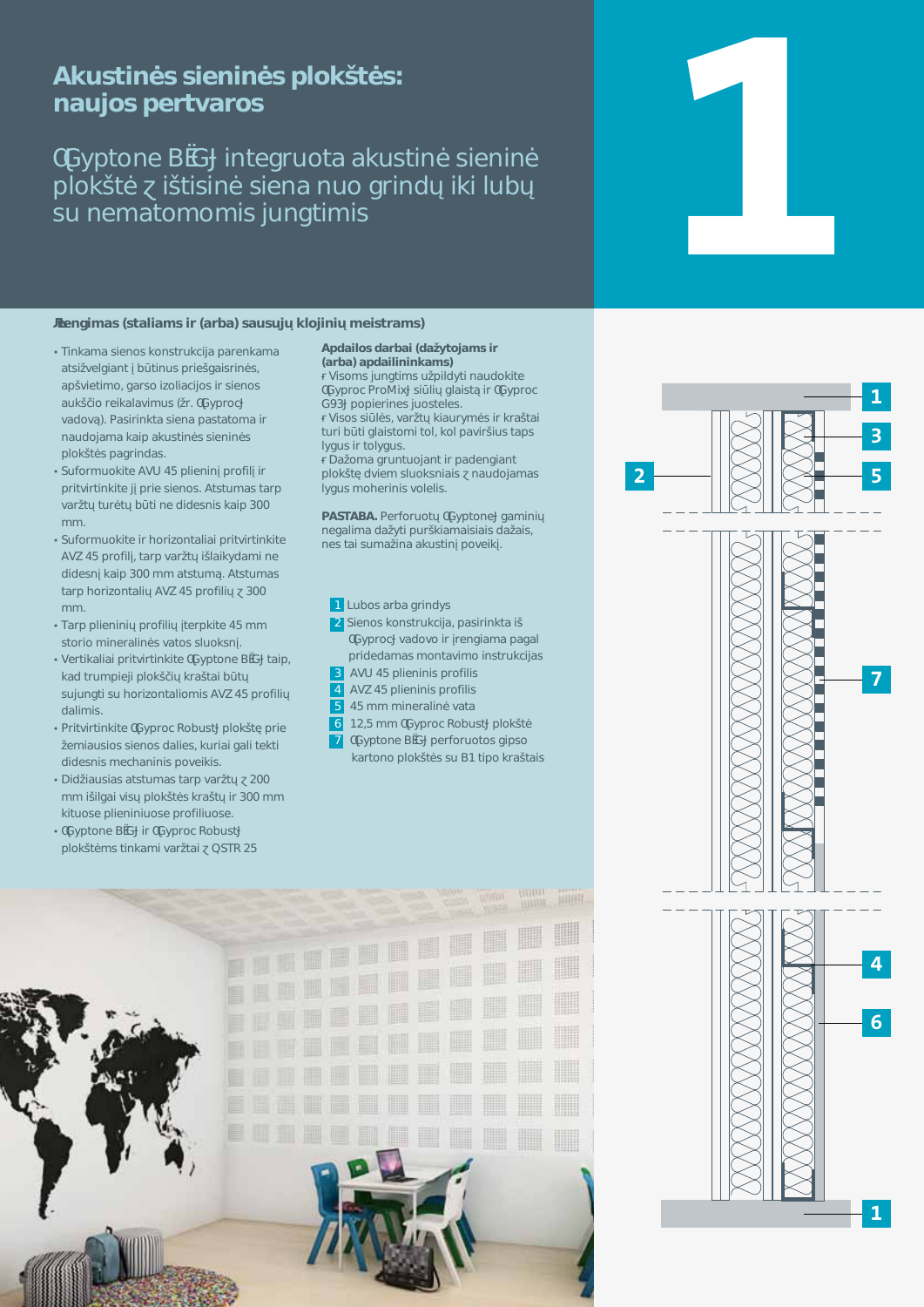### **NAGY SAVWLDU** HRJ EN BIJFEN SDJHULQW

## Tb**yM**%T,NTTNLMMQ ONDOWN



#### **Installation (for carpenters/dry-liners):**

- Shape AVU 45 steel section and fix it it to the wall at a maximum screw distance of 300 mm.
- Shape and horizontally fix AVZ 45 sections at a maximum screw distance of 300 mm. The distance between the horizontal AVZ 45 sections is 300 mm.
- Shape 45 mm mineral wool between the steel sections.
- Fix Gyptone BIG standing vertically, so that any short board edges are connected over the horizontal AVZ 45 sections.
- Fix Gyproc Robust to the lowest part of the wall where greater mechanical impact might occur.
- Screw distance is max. 200 m along all board edges and 30 mm on other steel sections.
- Screws for Gyptone BIG and Gyproc Robust = QSTR 25.

#### **Finishing (for painters/finishers):**

- Use Gyproc ProMix filling system and Gyproc G93 paper strips for all joints.
- All joints, screw holes and edges are plastered until a smooth and even surface is achieved.
- Painting is done by priming plus two coats of finish with a smooth mohair roller.

**NB.** Perforated Gyptone products must not be spray-painted as this reduces the acoustic effect.

- **1** Existing wall, ceiling structure, floor structure
- **2** AVU 45 steel section
- **3** AVZ 45 steel section
- **4** 45 mm Mineral wool
- **5** 12.5 mm Gyproc Robust
- **6** Gyptone BIG, Edge B1 perforated plasterboarde



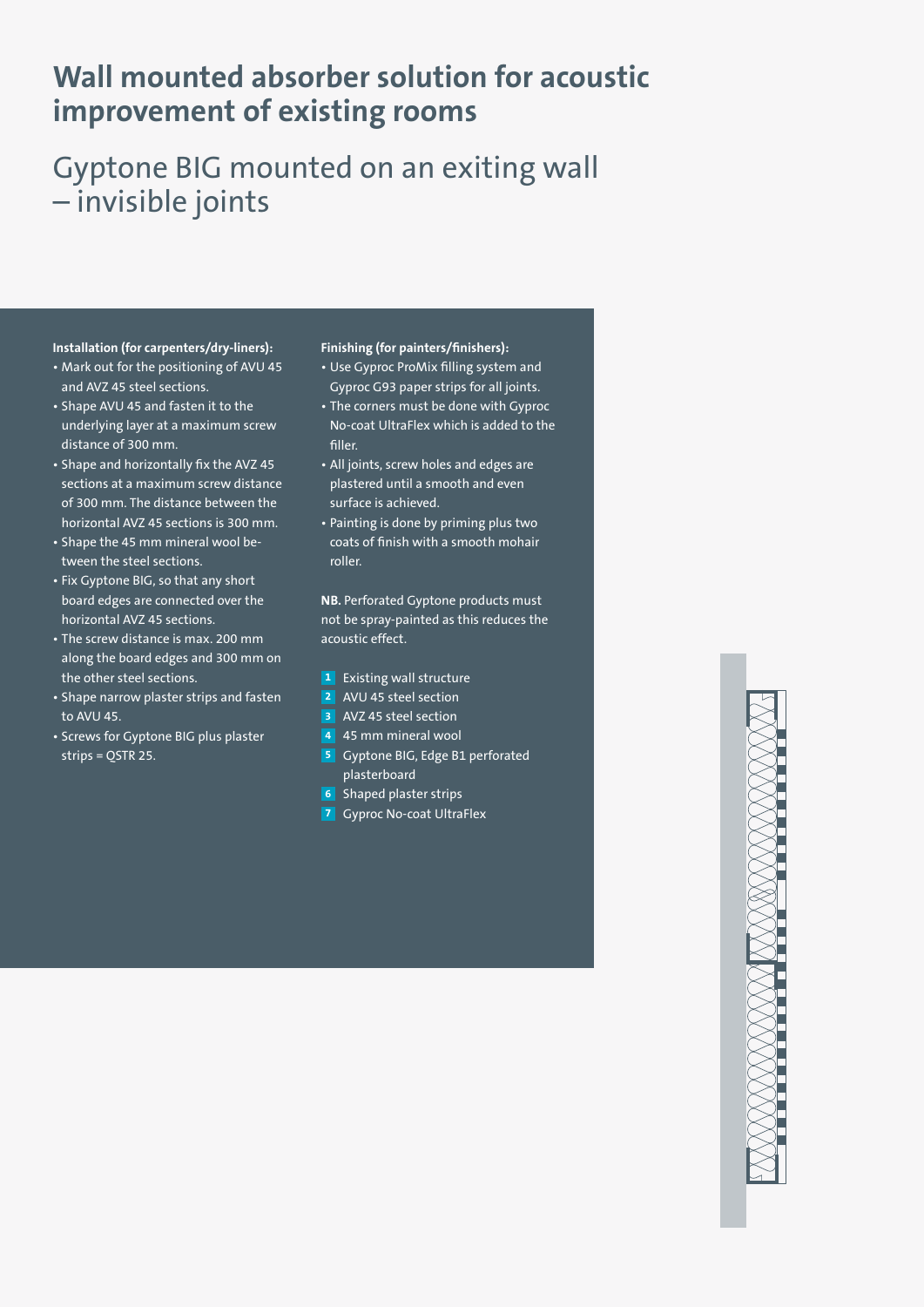**Wall panel for acoustic improvement of existing room.** 

Gyptone® INSTANT acoustic panel for wall



#### **Product description**

Gyptone INSTANT acoustic panel is a very robust and flexible wall panel solution for acoustic regulation in existing rooms. The panel is suitable for class rooms or office rooms and will reduce reverberation time and increase speech intelligibility. The panel is available in two sizes: 600x2400 mm and 600x3600 mm.

The panel comes with pre-painted frame and tiles and can be mounted on the wall in 20 minutes.

- Very easy and fast to install
- Frame ready made and pre-painted
- No filling and no painting.
- Can be used in all existing rooms to reduce reverberation time.
- Durable robust surfaces Hard and washable.
- Decorative tiles can be painted in colors.

**1** Gyptone perforated tile

- **2** Painted alu-frame
- **3** Mineral wool 45 mm thickness
- **4** Existing construction



**4**